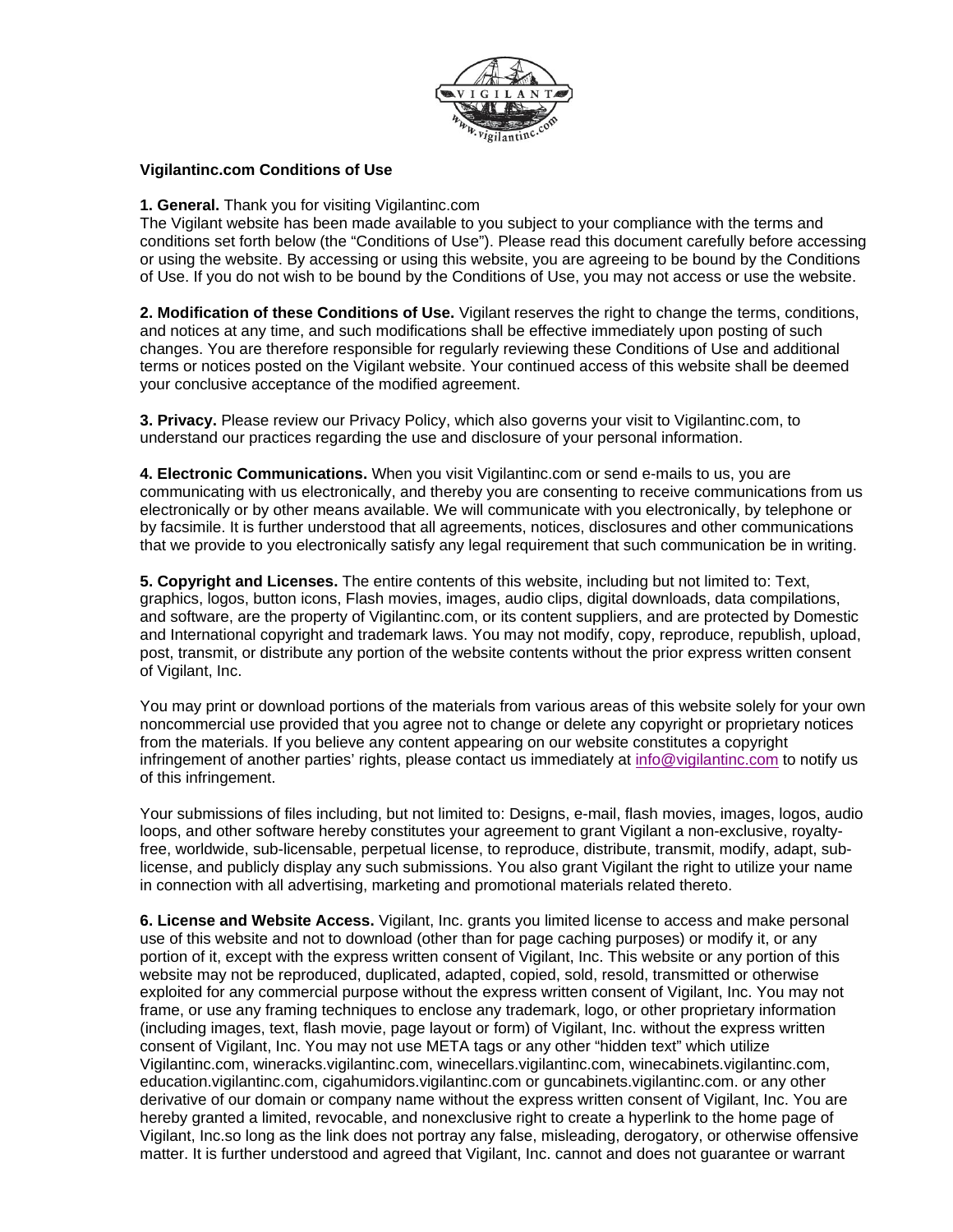that files made available for downloading through the Vigilant, Inc. website will be free of infection or viruses, worms, Trojan horses or other code that manifests contaminating or destructive properties. It is your responsibility for implementing sufficient safeguards and procedures to ensure that any files obtained through Vigilantinc.com are free from such contaminations.

**7. Disclaimer of Warranty/Limitation of Liability.** THIS WEBSITE AND RELATED INFORMATION IS PROVIDED BY VIGILANT, INC. ON AN "AS IS" AND "AS AVAILABLE" BASIS. VIGILANT, INC. MAKES NO EXPRESS OR IMPLIED WARRANTIES, REPRESENTATIONS OR ENDORSEMENTS OF ANY KIND, OR AS TO THE OPERATION OF THIS WEBSITE OR THE INFORMATION, CONTENT, MATERIALS, OR PRODUCTS INCLUDED ON THIS WEBSITE. YOU EXPRESSLY AGREE THAT YOUR USE OF THIS WEBSITE IS AT YOUR SOLE RISK. TO THE FULL EXTENT PERMISSIBLE BY APPLICABLE LAW, VIGILANT, INC. DISCLAIMS ALL WARRANTIES, EXPRESS OR IMPLIED, INCLUDING WITHOUT LIMITATION, IMPLIED WARRANTIES OF MERCHANTABILITY AND FITNESS FOR A PARTICULAR PURPOSE. VIGILANT, INC. DOES NOT WARRANT THAT THIS WEBSITE, ITS SERVERS, OR E-MAIL SENT FROM VIGILANT, INC. ARE FREE OF VIRUSES OR OTHER HARMFUL COMPONENTS. VIGILANT, INC. WILL NOT BE LIABLE FOR ANY DAMAGES OF ANY KIND ARISING FROM THE USE OF THIS SITE, INCLUDING, BUT NOT LIMITED TO DIRECT, INDIRECT, INCIDENTAL, PUNITIVE, AND CONSEQUENTIAL DAMAGES. VIGILANT, INC. USES REASONABLE EFFORTS TO INCLUDE ACCURATE AND UP-TO-DATE INFORMATION ON THIS WEBSITE. VIGILANT, INC. ASSUMES NO LIABILITY OR RESPONSIBILITY FOR ANY TYPOGRAPHICAL OR OTHER ERRORS OR OMISSIONS IN THE CONTENT OF THIS SITE. IN THE EVENT THAT A PRODUCT IS LISTED AT AN INCORRECT PRICE OR WITH OTHER INCORRECT INFORMATION, VIGILANT, INC. SHALL HAVE THE RIGHT TO REFUSE OR CANCEL ANY ORDERS PLACED FOR THE PRODUCT LISTED INCORRECTLY. IF A PRODUCT OFFERED BY VIGILANT, INC. IS NOT AS DESCRIBED, YOUR SOLE REMEDY IS TO RETURN IT TO VIGILANT, INC. FOR A REFUND. ALL POSTAGE REQUIRED TO RETURN A PRODUCT WILL BE AT THE BUYER'S EXPENSE. CERTAIN STATE LAWS DO NOT ALLOW LIMITATIONS ON IMPLIED WARRANTIES OR THE EXCLUSION OR LIMITATION OF CERTAIN DAMAGES. IF THESE LAWS APPLY TO YOU, SOME OR ALL OF THE ABOVE DISCLAIMERS, EXCLUSIONS, OR LIMITATIONS MAY NOT APPLY TO YOU, AND YOU MAY HAVE ADDITIONAL RIGHTS.

**8. Third Party Links.** Linked websites are not under the control of Vigilant, Inc. and Vigilant, Inc. is not responsible for the contents of any linked site or any link contained in a linked site. Vigilant, Inc. provides links to you only as a convenience, and the inclusion of any link does not imply or constitute an endorsement by Vigilant, Inc. of the site.

**9. Applicable Law.** By visiting the Vigilant, Inc. website, you agree that the laws of the state of New Hampshire, without regard to principals of conflict of laws, will govern these Conditions of Use and any dispute of any sort that might arise between you and Vigilant, Inc.

**10. Disputes.** Any dispute relating in ay way to your visit or access of the Vigilant, Inc. website or to the products or services you purchase through the Vigilant, Inc. website shall be submitted to binding arbitration in Strafford County, New Hampshire, except that, to the extent you have in any manner violated or threatened to violate Vigilant, Inc.'s intellectual property rights, Vigilant, Inc. may seek injunctive or other appropriate relief in any state or federal court in the state of New Hampshire, and you consent to exclusive jurisdiction and venue in such courts. Arbitration under these Conditions of Use shall be conducted under the rules then prevailing of the American Arbitration Association. The arbitrator's award shall be binding and may be entered as a judgment in any court of competent jurisdiction. To the fullest extent permitted by applicable law, no arbitration under these Conditions of Use shall be joined to an arbitration involving any other party subject to these Conditions of Use, whether through class arbitration proceedings or otherwise.

**11. Indemnification.** You agree to indemnify, defend and hold harmless Vigilant, Inc., its officers, directors, owners, partners, employees, agents, licensors, suppliers and any third party information provider to the website from and against all losses, expenses, damages and costs, including attorney's fees, resulting from any violation of these Conditions of Use (including negligent or wrongful conduct) by you or your use and access of the Vigilant, Inc. website.

**12. International Use.** Given the global nature of the Internet, you agree to comply with all local rules including, without limitation, rules about the Internet, data, e-mail, privacy, copyright, and trademark infringement. Additionally, you agree to comply with all applicable laws regarding the transmission of technical data exported from the United States or the country in which you reside.